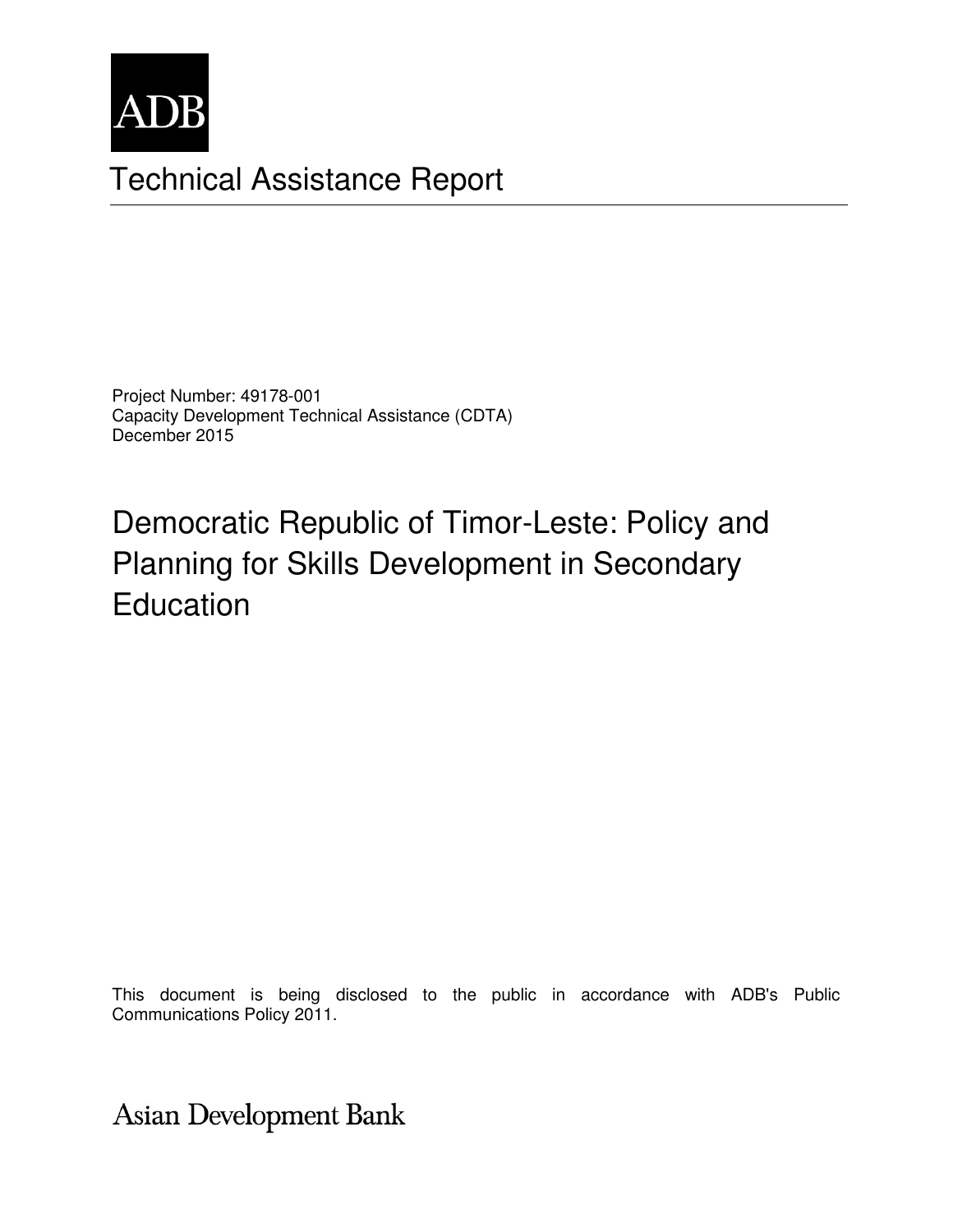#### **CURRENCY EQUIVALENTS**

The unit of currency in Timor-Leste is the United States dollar.

#### **ABBREVIATIONS**

| ADB         |     | - Asian Development Bank                        |
|-------------|-----|-------------------------------------------------|
| <b>MOE</b>  |     | - Ministry of Education                         |
| TА          |     | - technical assistance                          |
| <b>TVET</b> | $-$ | technical and vocational education and training |

#### **NOTE**

In this report, "\$" refers to US dollars.

| <b>Vice-President</b><br><b>Director General</b><br><b>Director</b> | S. Groff, Operations 2<br>X. Yao, Pacific Department (PARD)<br>E. Veve, Urban, Social Development and Public Management Division,<br><b>PARD</b>                               |
|---------------------------------------------------------------------|--------------------------------------------------------------------------------------------------------------------------------------------------------------------------------|
| <b>Team leader</b><br><b>Team members</b>                           | S. Lee, Principal Social Development Specialist, PARD<br>M. Abao, Project Analyst, PARD<br>E. Davidz-Morato, Social Development Officer, Timor-Leste Resident<br>Mission, PARD |
| Peer reviewer                                                       | C. Thonden, Education Specialist, PARD<br>W. Kubitzki, Principal Social Sector Specialist, Southeast Asia Department                                                           |

In preparing any country program or strategy, financing any project, or by making any designation of or reference to a particular territory or geographic area in this document, the Asian Development Bank does not intend to make any judgments as to the legal or other status of any territory or area.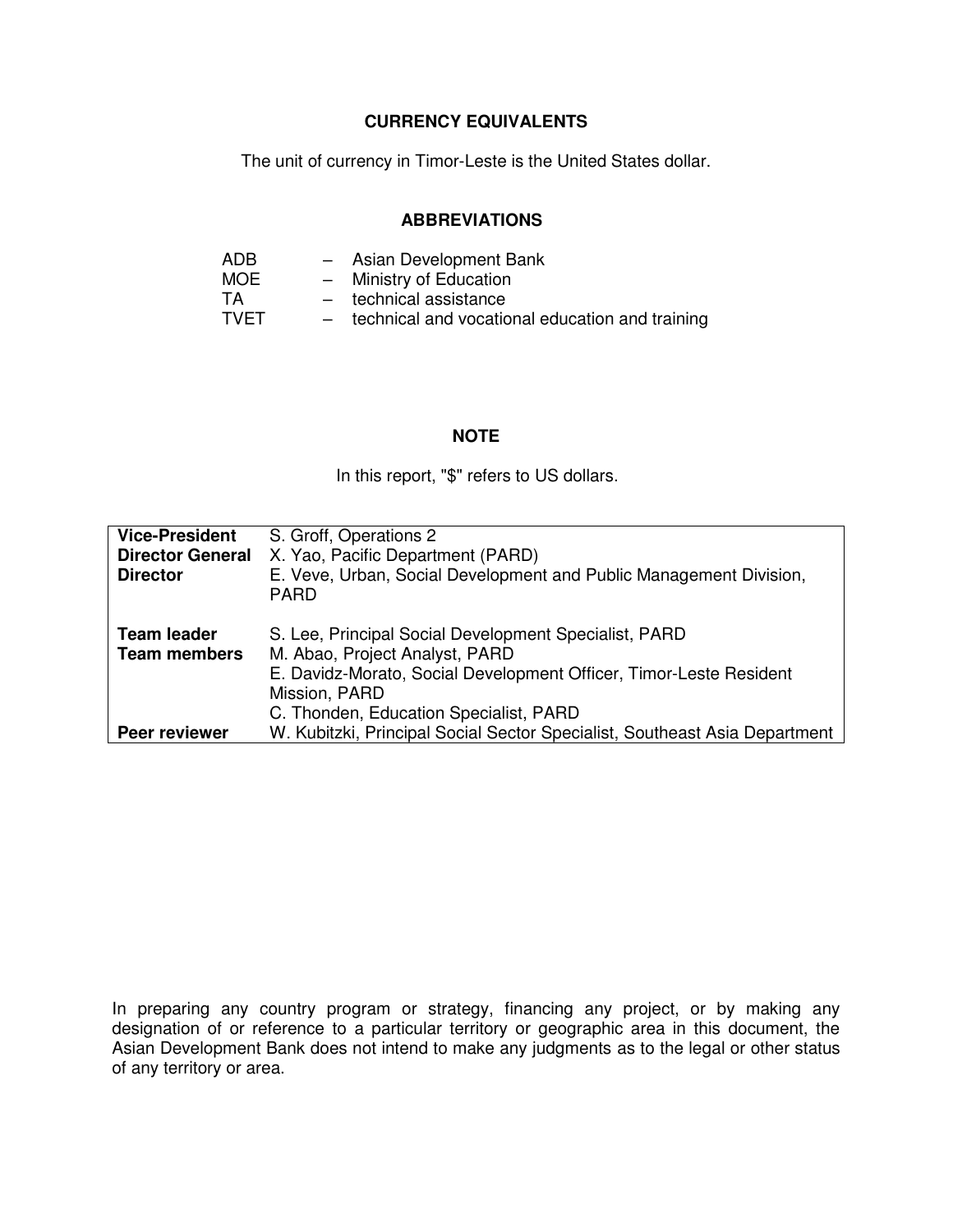## **CONTENTS**

|     | CAPACITY DEVELOPMENT TECHNICAL ASSISTANCE AT A GLANCE                                                        |                                       |
|-----|--------------------------------------------------------------------------------------------------------------|---------------------------------------|
| I.  | <b>INTRODUCTION</b>                                                                                          | 1                                     |
| ΙΙ. | <b>ISSUES</b>                                                                                                | 1                                     |
| Ш.  | CAPACITY DEVELOPMENT TECHNICAL ASSISTANCE<br>Impact and Outcome<br>А.                                        | 3<br>3                                |
|     | Methodology and Key Activities<br>В.<br>Cost and Financing<br>C.<br><b>Implementation Arrangements</b><br>D. | 3<br>$\overline{4}$<br>$\overline{4}$ |
| IV. | THE PRESIDENT'S DECISION                                                                                     | 5                                     |
|     | <b>APPENDIXES</b>                                                                                            |                                       |
| 1.  | Design and Monitoring Framework                                                                              |                                       |
| 2.  | Cost Estimates and Financing Plan                                                                            |                                       |
| 3.  | Outline Terms of Reference for Consultants                                                                   | 10                                    |
|     |                                                                                                              |                                       |

## **Page**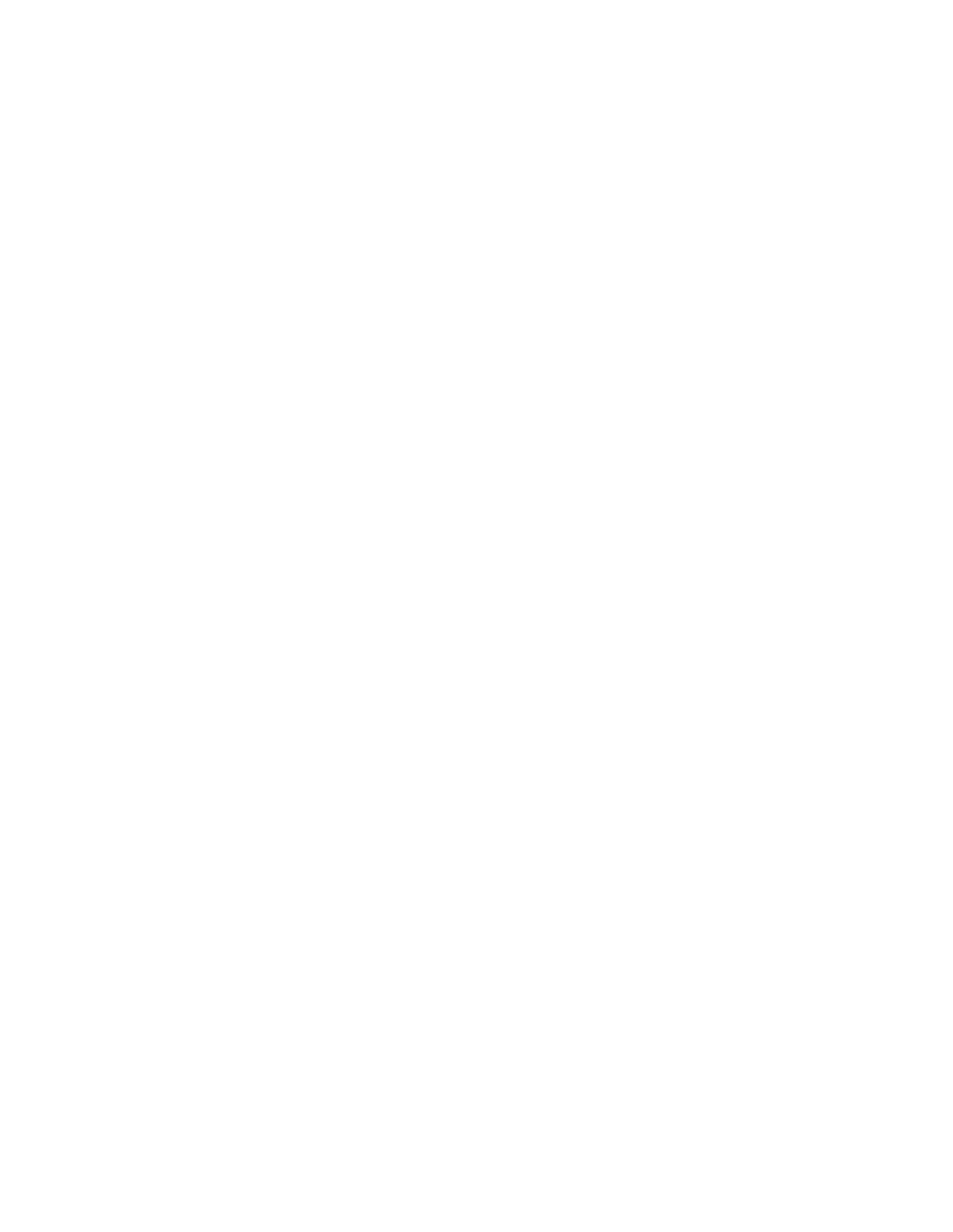#### **CAPACITY DEVELOPMENT TECHNICAL ASSISTANCE AT A GLANCE**

| 1. Basic Data                                                                   |                                                                                                                                                          |                                         |                                        | Project Number: 49178-001         |
|---------------------------------------------------------------------------------|----------------------------------------------------------------------------------------------------------------------------------------------------------|-----------------------------------------|----------------------------------------|-----------------------------------|
| <b>Project Name</b>                                                             | Policy and Planning for Skills                                                                                                                           | <b>Department</b>                       | <b>PARD/PAUS</b>                       |                                   |
| <b>Country</b>                                                                  | Development in Secondary Education<br>Timor-Leste, The Democratic Republic<br>οf                                                                         | /Division<br><b>Executing</b><br>Agency | Ministry of Education                  |                                   |
| 2. Sector                                                                       | Subsector(s)                                                                                                                                             |                                         |                                        | <b>ADB Financing (\$ million)</b> |
| $I$ Education                                                                   | Education sector development                                                                                                                             |                                         |                                        | 0.20                              |
|                                                                                 | Secondary                                                                                                                                                |                                         |                                        | 0.40                              |
|                                                                                 | Technical and vocational education and training                                                                                                          |                                         |                                        | 0.40                              |
|                                                                                 |                                                                                                                                                          |                                         | <b>Total</b>                           | 1.00                              |
| 3. Strategic Agenda                                                             | Subcomponents                                                                                                                                            |                                         | <b>Climate Change Information</b>      |                                   |
| Inclusive economic                                                              | Pillar 2: Access to economic                                                                                                                             |                                         | Climate Change impact on the           | Low                               |
| growth (IEG)                                                                    | opportunities, including jobs, made<br>more inclusive<br>Pillar 3: Extreme deprivation<br>prevented and effects of shocks<br>reduced (Social Protection) | Project                                 |                                        |                                   |
| 4. Drivers of Change                                                            | <b>Components</b>                                                                                                                                        |                                         | <b>Gender Equity and Mainstreaming</b> |                                   |
| Governance and<br>capacity development<br>(GCD)<br>Knowledge solutions<br>(KNS) | Institutional development<br>Application and use of new<br>knowledge solutions in key<br>operational areas                                               |                                         | Effective gender mainstreaming (EGM)   |                                   |
| 5. Poverty Targeting                                                            |                                                                                                                                                          | <b>Location Impact</b>                  |                                        |                                   |
| Project directly targets<br>poverty                                             | <b>No</b>                                                                                                                                                | Nation-wide                             |                                        | High                              |
| 6. TA Category:                                                                 | B                                                                                                                                                        |                                         |                                        |                                   |
| 7. Safeguard Categorization Not Applicable                                      |                                                                                                                                                          |                                         |                                        |                                   |
| 8. Financing                                                                    |                                                                                                                                                          |                                         |                                        |                                   |
| <b>Modality and Sources</b>                                                     |                                                                                                                                                          |                                         | Amount (\$ million)                    |                                   |
| <b>ADB</b>                                                                      |                                                                                                                                                          |                                         |                                        | 1.00                              |
| Capacity development technical assistance: Technical Assistance Special         |                                                                                                                                                          |                                         |                                        | 1.00                              |
| Fund                                                                            |                                                                                                                                                          |                                         |                                        |                                   |
| Cofinancing                                                                     |                                                                                                                                                          |                                         |                                        | 0.00                              |
| None                                                                            |                                                                                                                                                          |                                         |                                        | 0.00                              |
| Counterpart                                                                     |                                                                                                                                                          |                                         |                                        | 0.00                              |
| None                                                                            |                                                                                                                                                          |                                         |                                        | 0.00                              |
| <b>Total</b>                                                                    |                                                                                                                                                          |                                         |                                        | 1.00                              |
| 9. Effective Development Cooperation                                            |                                                                                                                                                          |                                         |                                        |                                   |
| Use of country procurement systems                                              | No                                                                                                                                                       |                                         |                                        |                                   |
|                                                                                 | Use of country public financial management systems<br>No                                                                                                 |                                         |                                        |                                   |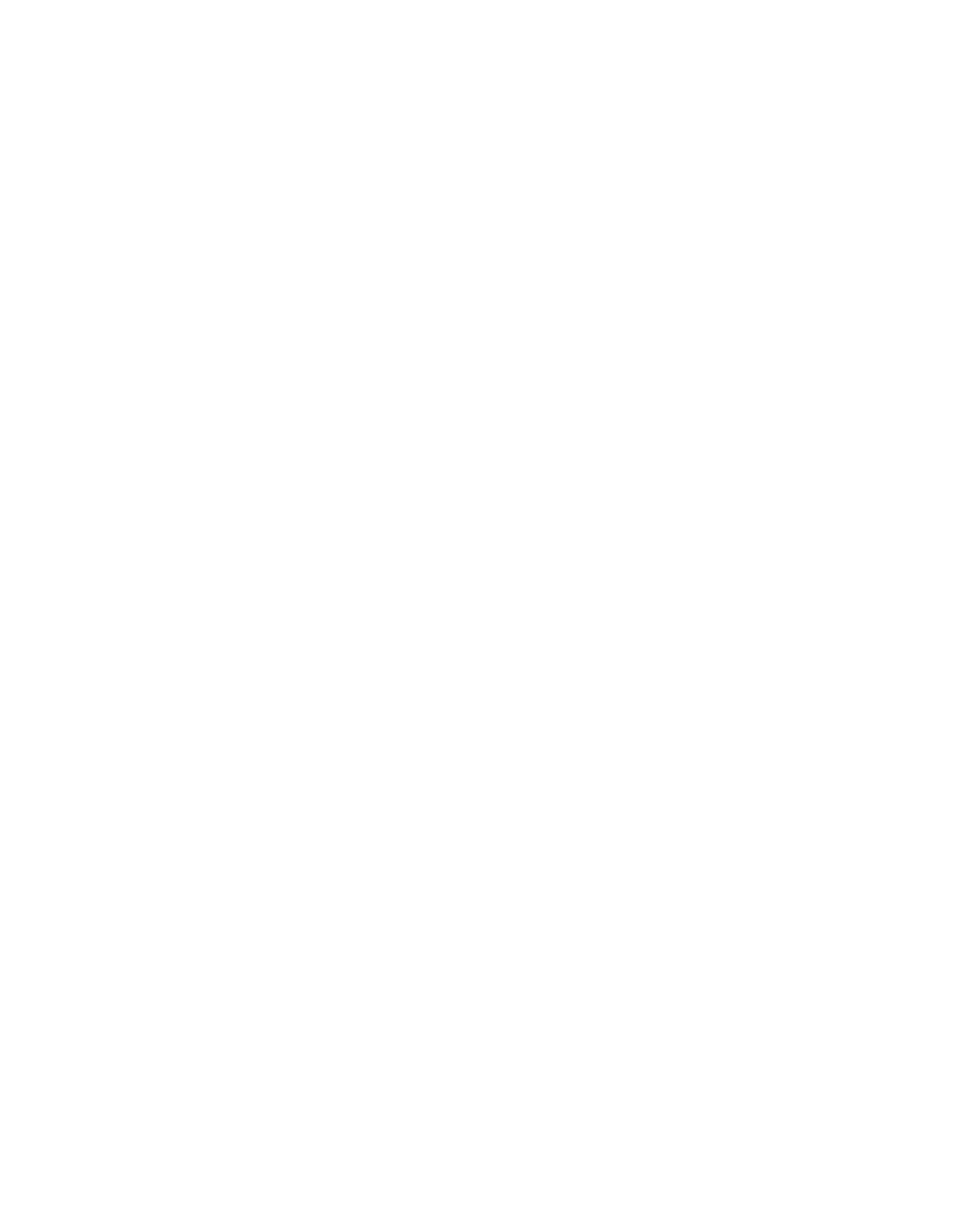### **I. INTRODUCTION**

1. The Government of Timor-Leste requested Asian Development Bank (ADB) assistance to enhance the planning and management capacity of the Ministry of Education (MOE) for skills development in secondary education, with emphasis on improving and expanding technical education. During the July and October 2015 missions, ADB and the government reached agreement on the objectives, scope, implementation arrangements, costs, and terms of references for consultants for the technical assistance (TA). The design and monitoring framework is in Appendix 1.<sup>1</sup> The TA is included in ADB's draft country operations business plan, 2016–2018 for Timor-Leste.<sup>2</sup>

#### **II. ISSUES**

2. Timor-Leste's economy has been growing rapidly, with annual non-oil gross domestic product growth averaging more than 10% during 2006–2013. Currently a lower middle-income country, Timor-Leste is striving to become an upper middle-income country by 2030. $3$  In the Strategic Development Plan, 2011–2030, the government recognizes education and training as key to improving life opportunities for the population. It also identifies the shortage of skilled human resources as a critical constraint to sustaining economic development.

3. Education sector performance has been improving steadily over the past decade. The primary net enrollment rate reached 93% and the presecondary gross enrollment rate (grades  $7-9$ ) rose to 75% by 2013. $^4$  For secondary education (grades 10-12), the gross enrollment rate reached 61% in 2014, with the female rate (64%) exceeding that for males (57%). Yet, net secondary enrollment remains low at 27% overall. Progress has also been slow in reducing urban–rural disparities and improving the quality of education, including learning outcomes, quality of teachers, and relevance of curriculum. The education system will face further challenges in the coming years, as the large youth population progresses through the school system. Currently, more than half of the country's 1.16 million population is under the age of 20. By 2030, the number of children eligible for presecondary and secondary education will increase by 45%.<sup>5</sup> Challenges for the education system include not only accommodating an increasingly large number of youth, but also improving the quality to equip young people with the proper knowledge and practical skills for employment.

4. Current employment situations illustrate an urgent need to improve the quality and relevance of education, especially of secondary education. In 2013, only 31% of the population aged 15 and older was in the paid workforce (both formal and informal sectors) or looking for a job, while 26% were engaged in subsistence work.<sup>6</sup> The unemployment rate is the highest among youth (aged 15–24) at 22%, while the national average is 11%. The unemployment rate is also the highest among those with secondary education at 15% across all education groups.<sup>7</sup> Despite the abundance of unemployed youth, the economy is faced with a shortage of

<sup>|&</sup>lt;br>1 The TA first appeared in the business opportunities section of ADB's website on 24 September 2015.

<sup>2</sup> ADB. Forthcoming. *Country Operations Business Plan: Timor-Leste, 2016–2018.* Manila.

<sup>3</sup> Government of Timor-Leste. 2011. *Timor-Leste Strategic Development Plan, 2011–2030*. Dili.

<sup>4</sup> Government of Timor-Leste, Ministry of Education. 2014. Data from the Education Management Information System. http://www.moe.gov.tl/?q=node/217

<sup>5</sup> National Statistics Directorate and United Nations Population Fund. 2012. *Timor-Leste Population and Housing Census 2010. Volume 8: Population Projection.* Dili.

<sup>&</sup>lt;sup>6</sup> Government of Timor-Leste, National Statistics Directorate and Secretariat of State for Professional Training and Employment Policy. 2014. *Timor-Leste Labor Force Survey 2013.* Dili.

 $7$  According to the 2013 labor force survey, unemployment rates are 13% for those with primary education, 15% for those with secondary education, and 6% for those with tertiary education.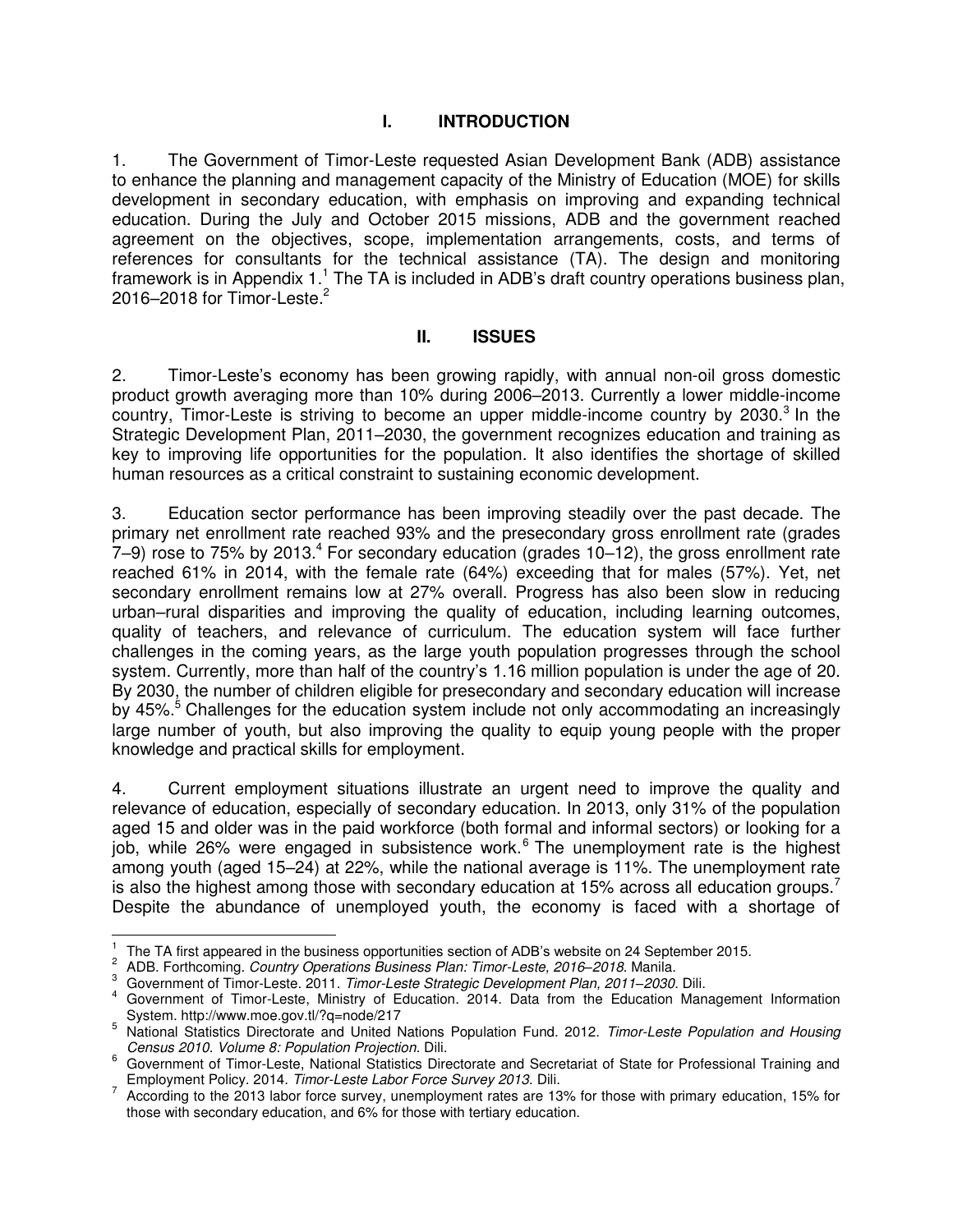practically skilled Timorese workers, and relies instead on many foreign workers, particularly in technical positions. Employers cite inadequate skills and poor work attitudes among young Timorese as the main reasons for using foreign skilled or semiskilled workers.<sup>8</sup>

5. Recognizing the issues of skill shortages and high youth unemployment, the government has committed to expand technical secondary education and improve its quality and relevance to labor market needs. Of approximately 50,000 students enrolled in secondary schools as of 2014, only 11% attended technical schools (60% male and 40% female).<sup>9</sup> This low enrollment is related to inadequate coverage of practical skills programs and lack of relevant curriculum, sufficiently qualified teachers, training facilities, and equipment.

6. MOE aims to improve access to, and quality of, technical secondary education to enhance employability and higher learning opportunities for young Timorese. To meet this goal, MOE has developed a policy to transform some general secondary schools into technical schools. The TA will assist MOE in strengthening its planning and management capacity for technical secondary education. Specifically, the TA will support MOE in developing detailed policy and implementation frameworks for expanding and improving technical education, based on assessments of current learning outcomes, effectiveness of existing skills programs, and labor market needs for priority skills programs in technical schools. The TA will also support MOE in piloting the implementation of new skills programs in one or two priority secondary schools, while ensuring labor market linkages for technical education.

7. The TA builds on ADB's ongoing grant assistance for technical and vocational education and training—the Mid-Level Skills Training Project—under the Secretariat of State for Professional Training and Employment Policy.<sup>10</sup> The assistance introduced mid-level training in construction and automotive trades at the postsecondary level to alleviate acute shortages of skilled workers amid the country's accelerated infrastructure investments. The assistance has helped to establish systematic paths for young people to obtain accredited skills training, and to strengthen quality assurance mechanisms under the national qualification framework. The TA will help MOE establish common quality assurance mechanisms with the Secretariat of State for Professional Training and Employment Policy for technical secondary education. A common qualification framework will enable the country to build a more integrated skills development system—linking secondary education, postsecondary training systems, and tertiary education where young people can be channeled into clear, progressive paths for technical skills development with approved national qualifications. The emphasis of the TA on improving the quality and labor market relevance of technical education will contribute to enhancing the internal and external efficiencies of education and training systems in Timor-Leste.

8. The TA is directly aligned with ADB's draft country partnership strategy, 2016–2020 for Timor-Leste, which supports the country's inclusive development agenda and capacity development in the transport, energy, water, urban services, education, and finance sectors. Among development partners, the Korea International Cooperation Agency currently supports MOE in secondary education through its rehabilitation and improvement project for one technical secondary school. Development partner support for MOE is mostly concentrated at preschool and primary school levels. The TA support to enhance MOE's planning capacity, along with the development of policy and implementation frameworks for technical secondary

 $\overline{\phantom{a}}$ 8 Government of Timor-Leste, Secretariat of State for Professional Training and Employment Policy. 2014. *Enterprise and Skills Survey 2013.* Dili.

<sup>9</sup> Data provided by the Director General's Office for Secondary Education, Ministry of Education, July 2015.

<sup>10</sup> ADB. 2011. *Proposed Grant Assistance to the Democratic Republic of Timor-Leste for the Mid-Level Skills Training Project*. Manila.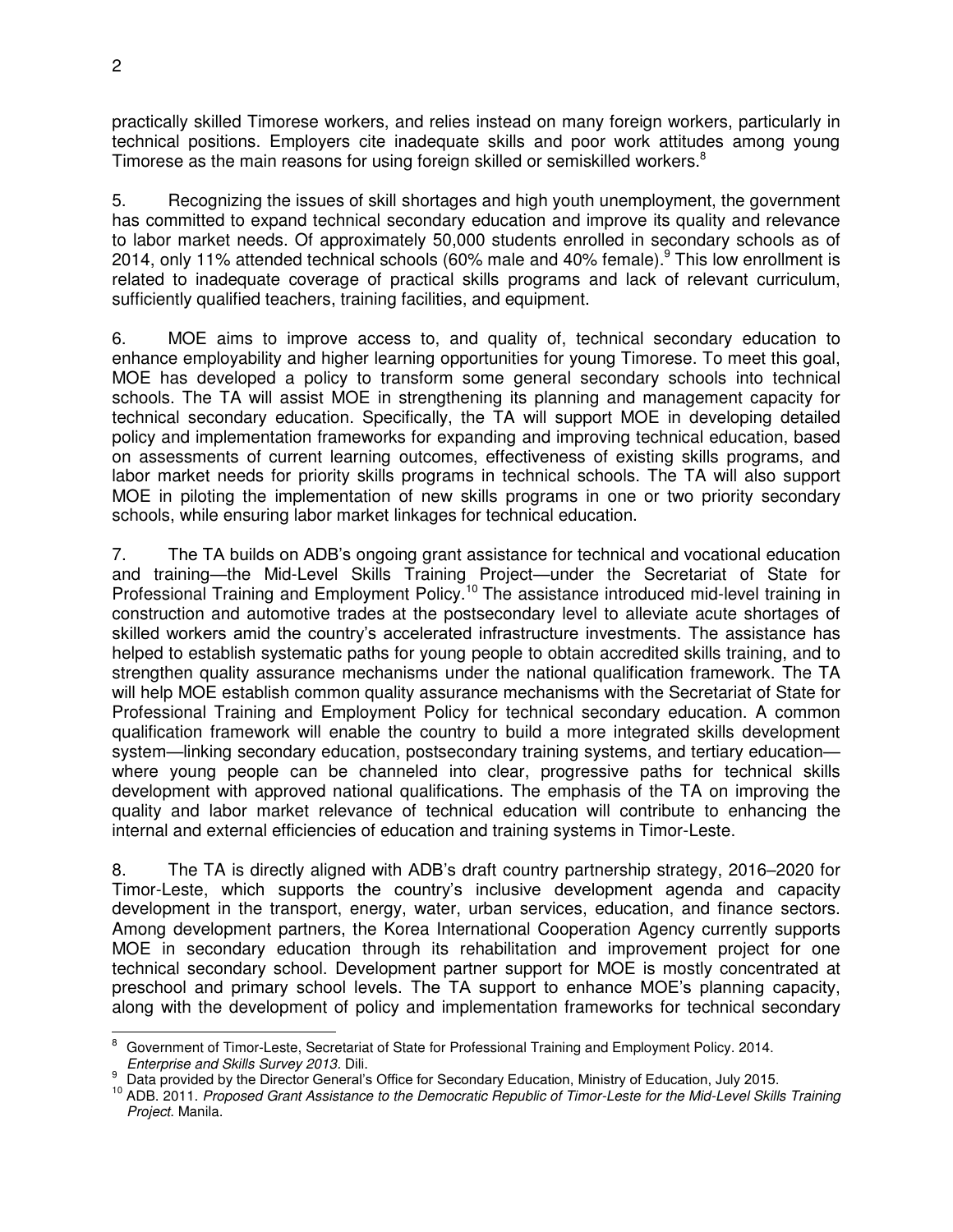education, will help MOE formulate investment strategies for secondary education expansion in relation to other MOE priorities.

## **III. CAPACITY DEVELOPMENT TECHNICAL ASSISTANCE**

## **A. Impact and Outcome**

9. The impact will be an increased number of technical secondary school graduates with improved practical skills and learning outcomes. The outcome will be enhanced MOE capacity to plan and strengthen quality technical secondary education.

## **B. Methodology and Key Activities**

10. The TA will deliver three outputs to achieve the expected outcome: (i) current learning outcomes and labor market demand for priority skills programs in secondary education assessed, (ii) policy and implementation frameworks to expand and improve technical secondary education developed, and (iii) planning and managerial capacity of MOE and secondary school officials for quality technical education enhanced.

11. **Output 1: Current learning outcomes and labor market demand for priority skills programs in secondary education assessed.** To develop effective implementation strategies to expand and improve technical schools, the strengths and shortcomings of current programs in secondary schools will be assessed, and labor market needs examined to identify the types of skills to be acquired by secondary graduates. Results from the assessments will help MOE officials make informed decisions about the scope of required expansion and the types of skills programs for additional technical schools. The assessments will also provide a baseline for monitoring improvements in learning outcomes and skills programs of secondary education. Key activities include the following:

- (i) Assess students' learning outcomes and graduates' destinations to better understand the relevance and effectiveness of current education and skills programs in secondary schools.
- (ii) Examine the cost-effectiveness and relevance of current skills programs in technical schools.
- (iii) Assess the appropriateness of, and labor market demand for, MOE's priority skills programs proposed for additional technical schools (e.g., accounting, maritime and fisheries, and information technology), and identify other skills programs based on labor market and community development needs.
- (iv) Assess the relevance of curricula and textbooks, and recommend improvements in general learning and teaching methods for priority skills programs.
- (v) Conduct training needs assessments for teachers, and recommend programs to upgrade teachers' qualifications and skills to improve learning outcomes and to undertake priority skills programs.
- (vi) Assess physical facilities and equipment of MOE's priority secondary schools to enhance the quality and relevance of practical skills and learning outcomes.

12. **Output 2: Policy and implementation frameworks to expand and improve technical secondary education developed.** Based on the assessment results, specific implementation strategies will be prepared to expand technical education. The plans will ensure close labor market linkages for technical education, quality assurance schemes for skills programs, and financing mechanisms for quality technical education. Key components will include the following: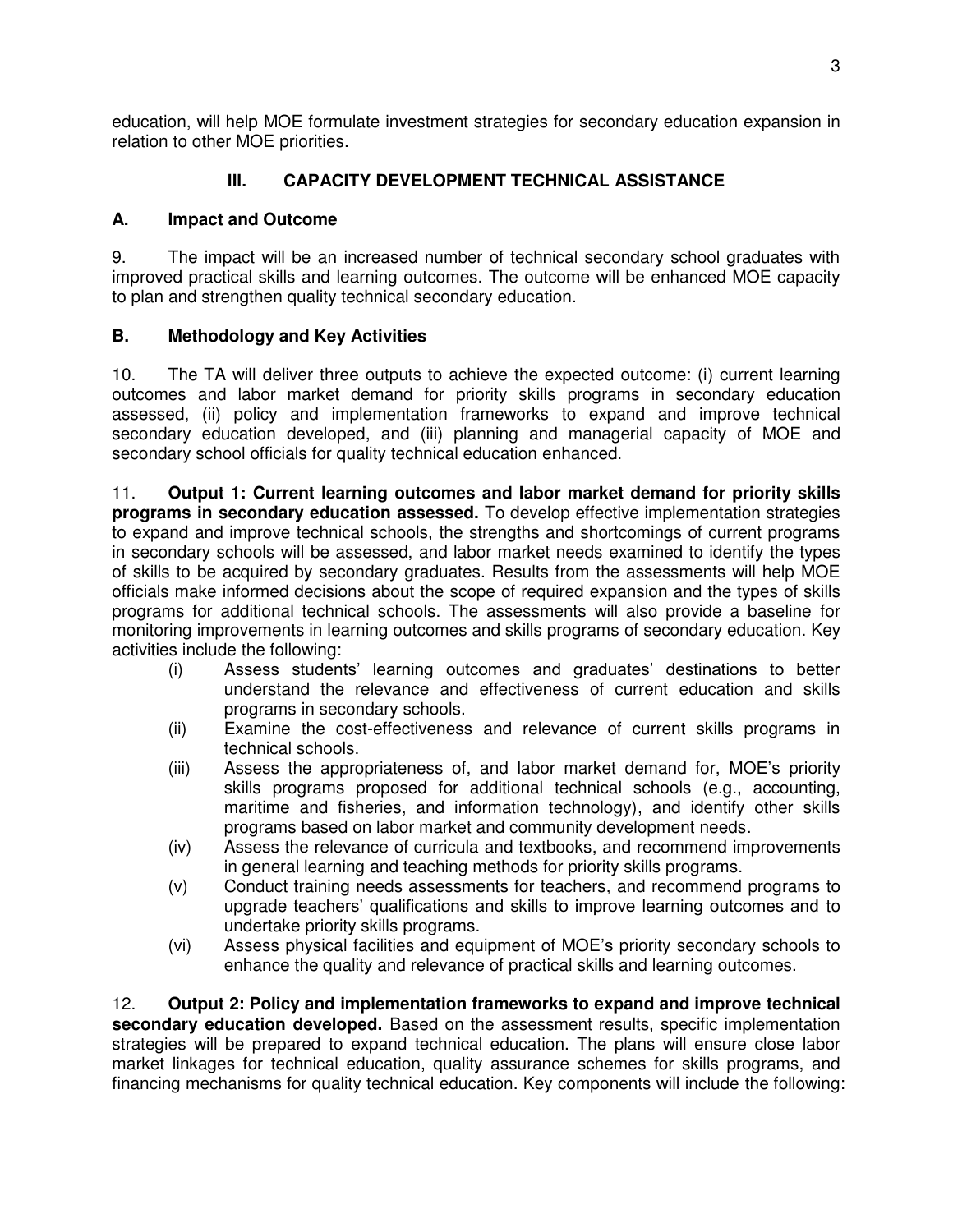- (i) Develop overall implementation strategies to increase the relevance, quality, and coverage of technical secondary education with additional skills programs.
- (ii) Design strategies for technical education to build close linkages with industry and community needs, including entrepreneurship opportunities.
- (iii) Establish assessment and certification mechanisms for secondary graduates that are aligned with the national qualification framework, especially existing schemes under the National Labor Force Development Institute.
- (iv) Develop financing plans for the expansion of technical schools that assure the quality of learning and skills programs.
- (v) Develop pilot implementation plans for agreed priority skills programs (at least two programs) in selected MOE priority schools, ensuring demonstrated industry linkages.
- (vi) Recommend specific mechanisms to enhance data collection and management capacity (e.g., student registration system, education management information system, and National Agency for Academic Assessment and Accreditation) for better monitoring of student flows and performance.

13. **Output 3: Planning and managerial capacity of MOE and secondary school officials for quality technical education enhanced.** Under this output, various capacity development activities will be carried out for MOE officials, school teachers, and school administrators to improve the quality and effectiveness of technical secondary education. Based on the analysis and identification of specific needs of officials and teachers, training workshops will be organized. A study visit will be undertaken to other Asian countries to learn about successful management practices at high-performing technical and vocational schools. Consultations will also consider incentive structures for school officials and teachers, and develop options to enhance managerial and teaching capacity at MOE and technical schools. Based on financing options developed under output 2, MOE officials will be assisted in preparing specific investment strategies for technical secondary education in relation to other MOE priorities. The TA will also support MOE's pilot implementation of technical education expansion in one or two priority schools, based on MOE's resource availability.

## **C. Cost and Financing**

14. The TA is estimated to cost \$1,080,000, of which \$1,000,000 will be financed on a grant basis by ADB's Technical Assistance Special Fund (TASF-other sources). The government will provide counterpart support in the form of counterpart staff, office accommodation for consultants, logistic support and coordination with school officials, and other in-kind contributions. The cost estimates and financing plan are in Appendix 2.

## **D. Implementation Arrangements**

15. MOE will be the executing and implementing agency for the TA. The director general for secondary education will provide overall guidance and supervision of TA implementation, supported by consultants. The TA will be implemented from January 2016 to December 2018.

16. Individual consultants and a consulting firm will support TA implementation. The TA will engage two national consultants as individual consultants—a national TA advisor and team leader (30 person-months) and a national TA support coordinator (32 person-months)—who will manage day-to-day TA implementation under the guidance of the director general for secondary education. By coordinating and communicating TA activities closely with MOE and school officials, the national TA advisor will support MOE in enhancing its managerial capacity and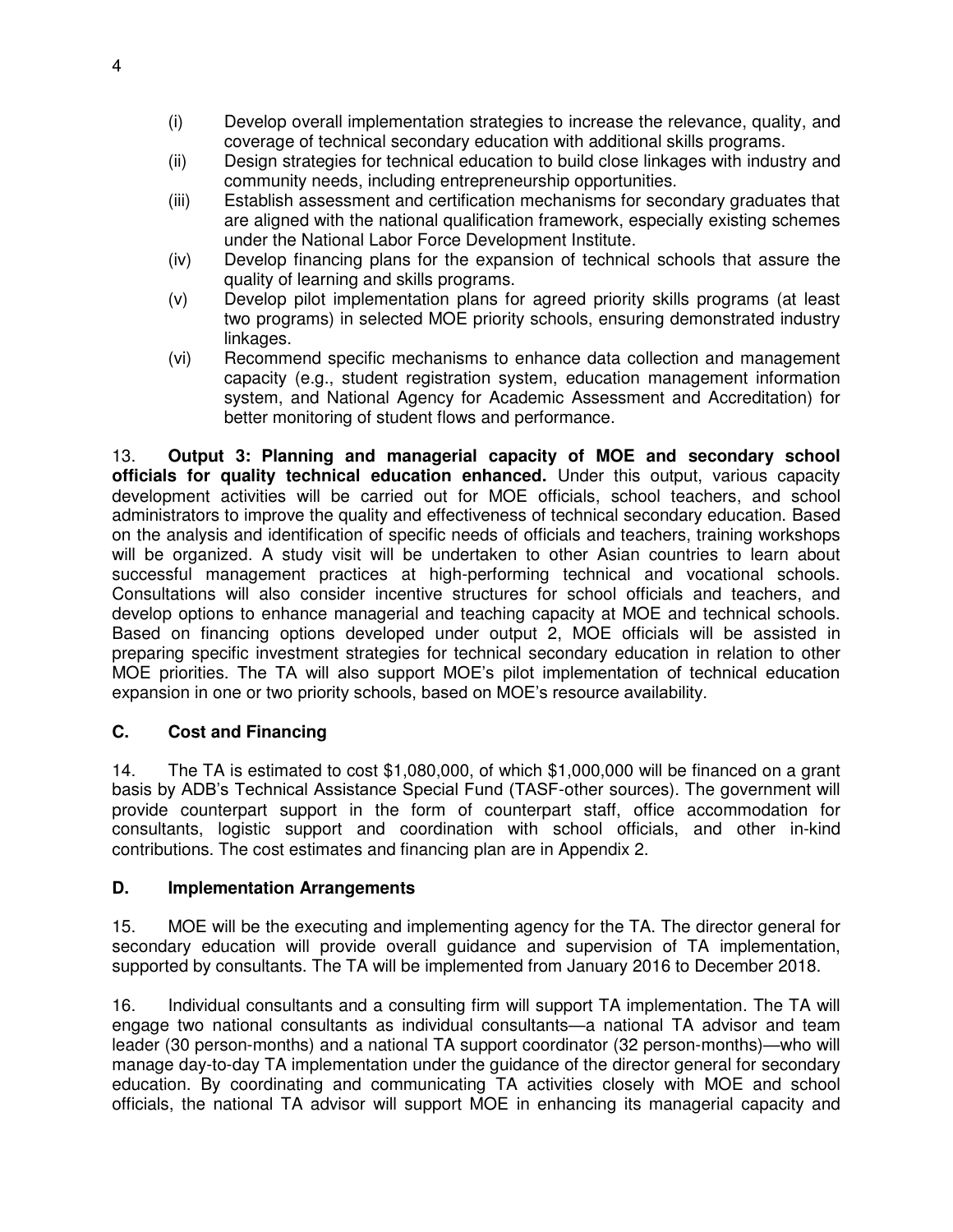building ownership of TA outputs. A team of international (29 person-months) and national specialists (13 person-months) will be recruited through a firm to produce assessment reports, other technical outputs, and capacity development workshops. The firm will be recruited for an output-based contract using the simplified technical proposal procedure. The international consultants, through the firm, will include an international technical advisor, economic and financial analyst, learning assessment and curriculum specialist, teacher training and management specialist, and school facility and equipment specialist. The outline terms of reference for consultants are in Appendix 3. All TA consultants will be selected in accordance with ADB's Guidelines on the Use of Consultants (2013, as amended from time to time). All procurement will be carried out according to ADB's Procurement Guidelines (2015, as amended from time to time). The TA proceeds will be disbursed in accordance with ADB's *Technical*  Assistance Disbursement Handbook (2010, as amended time to time).

17. TA implementation will be monitored periodically through ADB review missions and a review of consultant reports. To support monitoring and evaluation, the consultants will submit an inception report, a midterm report, and a final report to ADB and MOE. Assessment findings and reports under the TA will be presented and discussed at stakeholder meetings and capacity development workshops.

### **IV. THE PRESIDENT'S DECISION**

18. The President, acting under the authority delegated by the Board, has approved the provision of technical assistance not exceeding the equivalent of \$1,000,000 on a grant basis to the Government of Timor-Leste for Policy and Planning for Skills Development in Secondary Education, and hereby reports this action to the Board.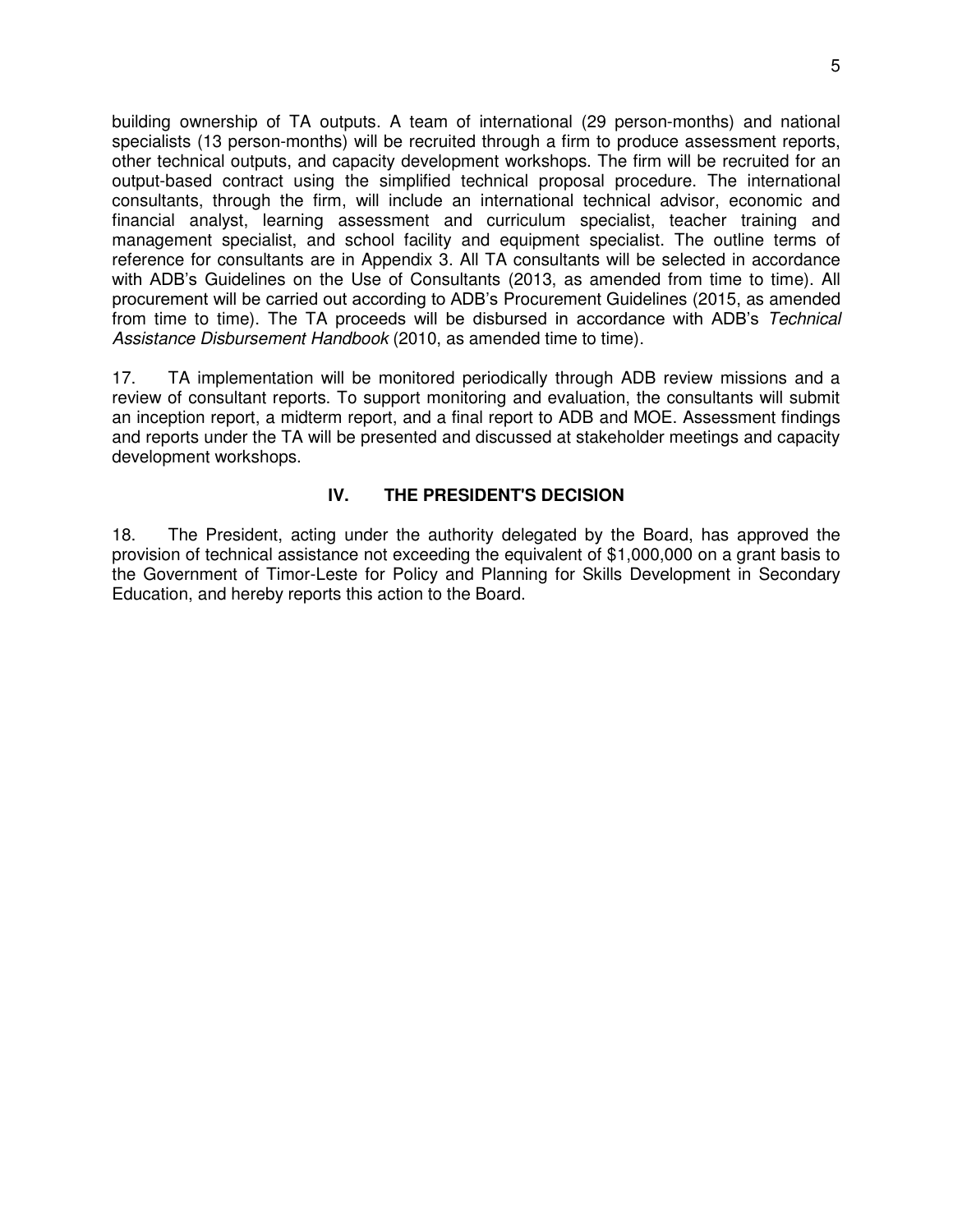## **DESIGN AND MONITORING FRAMEWORK**

#### **Impact the Technical Assistance Project is Aligned with**

Increased number of technical secondary school graduates with improved practical skills and learning outcomes (National Education Strategic Plan, 2011–2030)<sup>a</sup>

| <b>Results Chain</b>                                                                                                                          | Performance Indicators with Targets and<br><b>Baselines</b>                                                                                                                                                                                                                                                                                                                                                                                                                                                                                                                                                                                                                                                                                                                                                                                                                                                                                                                                                                                                                    | Data Sources and<br><b>Reporting</b><br><b>Mechanism</b>             | <b>Risks</b>                                                                                                           |
|-----------------------------------------------------------------------------------------------------------------------------------------------|--------------------------------------------------------------------------------------------------------------------------------------------------------------------------------------------------------------------------------------------------------------------------------------------------------------------------------------------------------------------------------------------------------------------------------------------------------------------------------------------------------------------------------------------------------------------------------------------------------------------------------------------------------------------------------------------------------------------------------------------------------------------------------------------------------------------------------------------------------------------------------------------------------------------------------------------------------------------------------------------------------------------------------------------------------------------------------|----------------------------------------------------------------------|------------------------------------------------------------------------------------------------------------------------|
| <b>Outcome</b><br>MOE capacity to<br>plan and strengthen<br>quality technical<br>secondary<br>education<br>enhanced                           | Timelines and budgets for implementing<br>technical school expansion are in place<br>and agreed by school officials                                                                                                                                                                                                                                                                                                                                                                                                                                                                                                                                                                                                                                                                                                                                                                                                                                                                                                                                                            | MOE activity<br>plans and policy<br>papers<br>TA progress<br>reports | MOE alters its<br>current plan to<br>expand technical<br>secondary<br>education<br>because of<br>political<br>changes. |
| <b>Outputs</b><br>1. Learning<br>outcomes and labor<br>market demand for<br>priority skills<br>programs in<br>secondary<br>education assessed | 1a. Learning outcomes and destinations of<br>graduates assessed in a sample of<br>proposed new and existing technical<br>schools by March 2017, with attention to<br>gender differences<br>1b. Cost-effectiveness of skills programs<br>assessed for existing technical schools by<br>March 2017, separately for males and<br>females<br>1c. Appropriateness of and market<br>demand for MOE's priority skills programs<br>(e.g., accounting, maritime and fisheries,<br>information technology skills) assessed by<br>March 2017<br>1d. At least four priority skills programs<br>identified based on labor market relevance<br>and demand, as well as cost-effectiveness<br>and with attention to gender by July 2017<br>1e. Training needs for teachers assessed<br>in a sample of proposed new and existing<br>technical schools, and upgrading<br>strategies recommended by July 2017<br>1f. Physical facilities and equipment needs<br>assessed for proposed new and existing<br>technical schools to improve the relevance<br>of practical skills training by July 2017 | 1a-1f. TA<br>progress and<br>assessment<br>reports by MOE            | 1a-1f. School<br>officials do not<br>fully cooperate<br>for various<br>assessments.                                    |
| 2. Policy and<br>implementation<br>frameworks to<br>expand and                                                                                | 2a. Proposed priority skills programs for<br>new technical schools discussed, based on<br>assessment results, and agreed to by<br>MOE and school officials by July 2017,                                                                                                                                                                                                                                                                                                                                                                                                                                                                                                                                                                                                                                                                                                                                                                                                                                                                                                       | 2a-2d. TA<br>progress reports                                        | 2b. MOE<br>officials,<br>SEPFOPE, and<br><b>INDMO</b> have                                                             |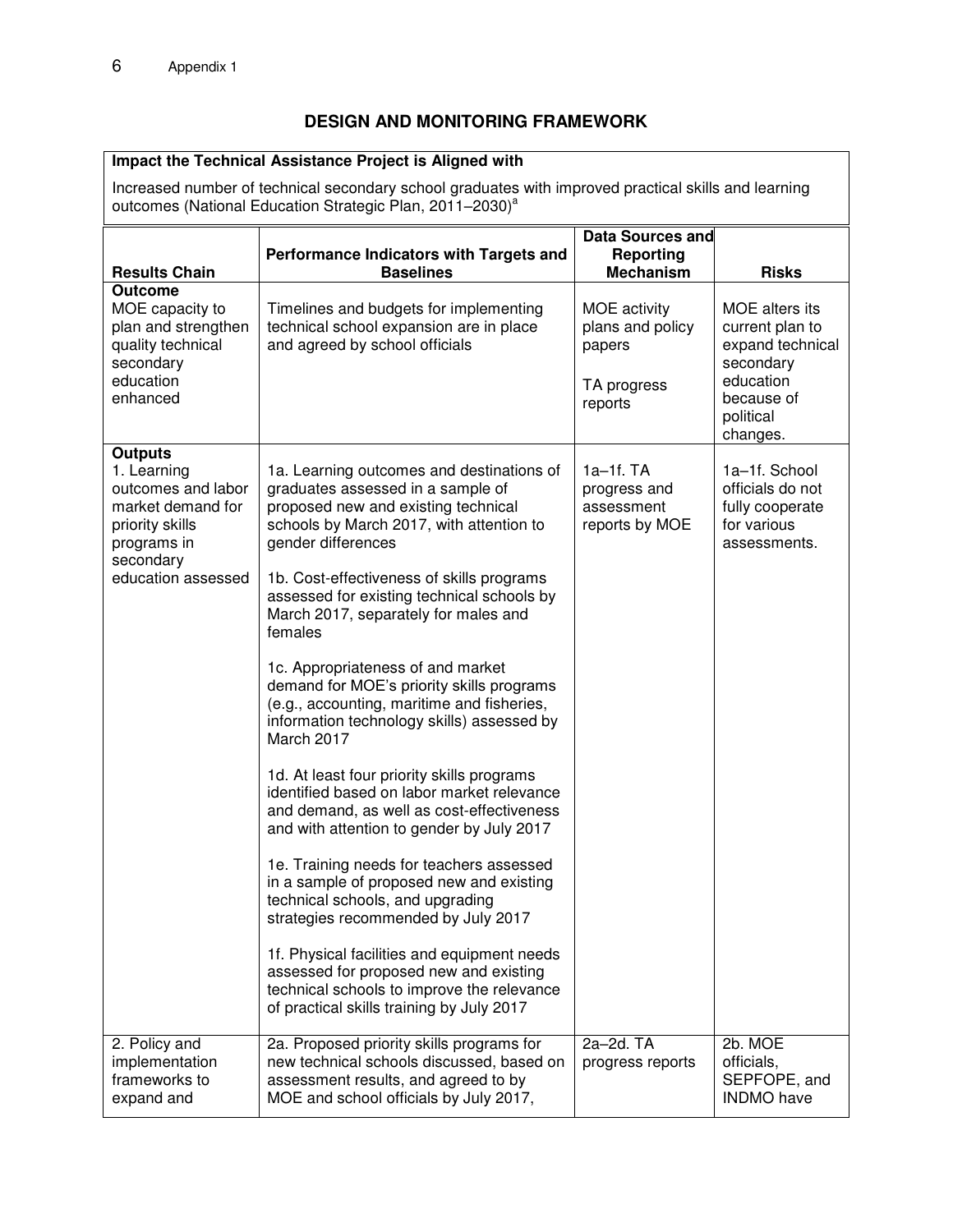|                                                                                      | Performance Indicators with Targets and                                                                                                                                                                                                                               | <b>Data Sources and</b><br>Reporting |                                                                                                                                 |
|--------------------------------------------------------------------------------------|-----------------------------------------------------------------------------------------------------------------------------------------------------------------------------------------------------------------------------------------------------------------------|--------------------------------------|---------------------------------------------------------------------------------------------------------------------------------|
| <b>Results Chain</b>                                                                 | <b>Baselines</b>                                                                                                                                                                                                                                                      | <b>Mechanism</b>                     | <b>Risks</b>                                                                                                                    |
| improve technical<br>secondary<br>education                                          | with special attention to equal opportunities<br>for males and females                                                                                                                                                                                                |                                      | difficulty<br>agreeing on the<br>application of                                                                                 |
| developed                                                                            | 2b. MOE, SEPFOPE, and INDMO agree<br>on assessment and certification<br>mechanisms for technical secondary<br>graduates by November 2017                                                                                                                              |                                      | existing<br>certification<br>mechanisms for<br>skills training                                                                  |
|                                                                                      | 2c. Pilot implementation plans for at least<br>two agreed priority skills programs<br>developed with financial and human<br>resource requirements by November 2017<br>2d. Phased implementation strategies<br>developed for new technical schools by<br>November 2017 |                                      | 2c-2d. School<br>officials and<br>parents resist<br>the policy to<br>transform<br>general schools<br>into technical<br>schools. |
| 3. Planning and<br>managerial capacity<br>of MOE and school<br>officials for quality | 3a. MOE organizes at least two workshops<br>to discuss the technical school expansion<br>plan with school officials by September<br>2017                                                                                                                              | 3a-3e, TA<br>progress reports        |                                                                                                                                 |
| technical education<br>enhanced                                                      | 3b. MOE and school officials undertake<br>study visits by September 2017                                                                                                                                                                                              |                                      |                                                                                                                                 |
|                                                                                      | 3c. At least two capacity-building<br>workshops organized to strengthen<br>management practices for technical<br>education by March 2018                                                                                                                              |                                      |                                                                                                                                 |
|                                                                                      | 3d. MOE officials develop investment<br>strategies for expanding quality technical<br>education with specific financing options by<br>March 2018                                                                                                                      |                                      | 3e. MOE lacks                                                                                                                   |
|                                                                                      | 3e. MOE commences pilot implementation<br>of technical school expansion (for one or<br>two schools) by September 2018                                                                                                                                                 |                                      | sufficient budget<br>to begin pilot<br>implementation.                                                                          |

#### **Key Activities with Milestones**

#### 1. **Learning outcomes and labor market demand for priority skills programs in secondary education assessed**

- 1.1 Based on a review of existing labor market and tracer studies, undertake additional studies and interviews with employers to assess market demand for skills programs and the effectiveness of existing skills programs in technical secondary schools (August 2016–March 2017)
- 1.2 Assess the appropriateness of and labor market demand for MOE's priority skills programs (e.g., accounting, maritime and fisheries, information technology), identify other skills programs based on labor market and community development needs, and develop a list of priority skills programs based on labor market needs and cost implications (August 2016–March 2017)
- 1.3 Undertake assessments of students' learning outcomes at existing and proposed new technical schools, review the relevance of curriculum and textbooks, and recommend options to improve learning and practical skills outcomes (August 2016–March 2017)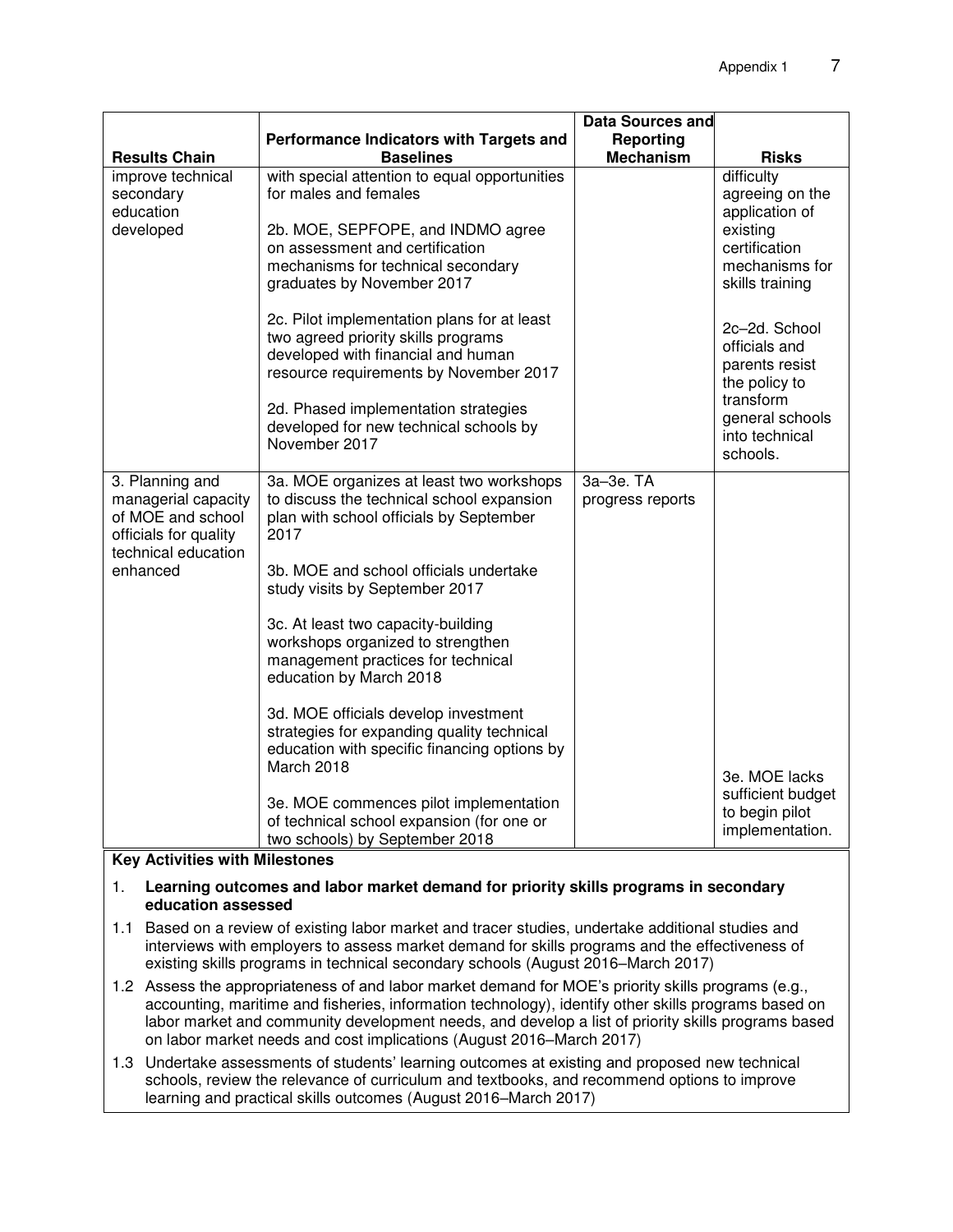1.4 Based on a list of priority skills programs for proposed additional technical schools, undertake a training needs assessment for teachers and recommend modalities for teacher training; and assess the need to upgrade school facilities and equipment, and develop cost estimates per school (March– July 2017)

2. **Policy and implementation frameworks to expand and improve technical secondary education developed**

- 2.1 Present all assessment results to MOE officials, agree on the list of priority skills programs (at least four skill areas), and confirm the scope of policy and implementation frameworks for expanding quality technical education (February–July 2017)
- 2.2 MOE discusses with SEPFOPE and INDMO the assessment and certification mechanisms for technical school graduates; MOE agrees on the application of existing qualifications and associated requirements; and prepares necessary policy guidelines for the agreed framework (March– November 2017)
- 2.3 Review current funding mechanisms for technical schools and develop financing options to improve the quality of learning and practical skills training in technical schools (March–September 2017)
- 2.4 Develop pilot implementation plans for at least two agreed priority skills programs in selected technical secondary schools, with financing and human resource requirements (March–September 2017)
- 2.5 Develop phased implementation strategies for transforming selected general schools into technical schools, together with resource requirements per school (March–September 2017)
- 2.6 Design specific strategies to build close linkages with community and industry needs at each of the technical schools, in consultation with industry and community representatives and school administrators (June–November 2017)
- 2.7 MOE prepares specific work plans for implementation of technical school expansion (September 2017–March 2018)
- 3. **Planning and managerial capacity of MOE and secondary school officials for quality technical education enhanced**
- 3.1 Identify specific areas of capacity development needs for MOE and school officials, and design work programs for capacity-building activities (October–December 2016)
- 3.2 MOE and school officials undertake an overseas study visit to observe successful management practices in high-performing technical and vocational schools (February–September 2017)
- 3.3 Implement capacity-building consultations and workshops for MOE and school officials, and discuss specific implementation steps for technical school expansion (November 2016–March 2018)
- 3.4 MOE develops specific investment strategies to implement the expansion of technical secondary schools in relation to its other priorities (November 2017–March 2018)
- 3.5 MOE begins pilot implementation of technical education expansion in one or two priority schools, based on MOE's resource availability (June–September 2018)

#### **Inputs**

Asian Development Bank: \$1,000,000

Note: The government will provide counterpart support in the form of counterpart staff, office accommodation for consultants, logistic support and coordination with school officials, and other in-kind contributions.

#### **Assumptions for Partner Financing**

Not applicable.

INDMO = Instituto Nacional de Desenvolvimento de Mão-de-Obra (National Labour Force Development Institute), MOE = Ministry of Education, SEPFOPE = Secretaria de Estado para a Política de Formação Profissional e Emprego (Secretariat of State for Professional Training and Employment Policy), TA = technical assistance. <sup>a</sup>Government of Timor-Leste, Ministry of Education. 2011. *National Education Strategic Plan, 2011–2030.* Dili.

Source: Asian Development Bank.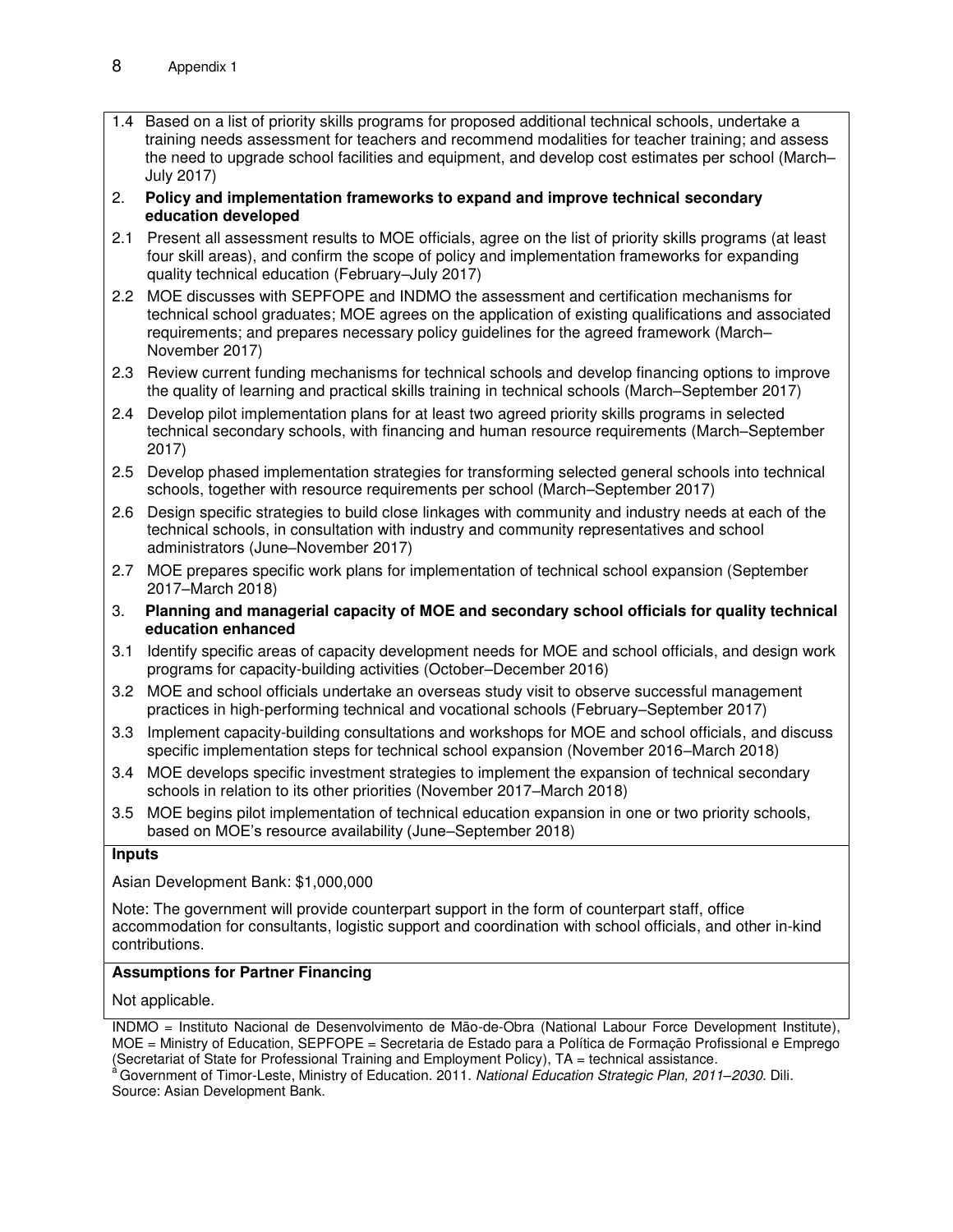#### **COST ESTIMATES AND FINANCING PLAN**

(\$'000)

| Item                                                                                                      | Amount  |  |  |
|-----------------------------------------------------------------------------------------------------------|---------|--|--|
| Asian Development Bank <sup>a</sup>                                                                       |         |  |  |
| Consultants                                                                                               |         |  |  |
| a. Remuneration and per diem                                                                              |         |  |  |
| International consultants                                                                                 | 550.0   |  |  |
| National consultants<br>II.                                                                               | 145.0   |  |  |
| International and local travel<br>b.                                                                      | 60.0    |  |  |
| Reports, translation, and communications                                                                  | 15.0    |  |  |
| Equipment <sup>b</sup><br>2.                                                                              | 10.0    |  |  |
| Training, seminars, and conferences <sup>c</sup><br>З.                                                    | 40.0    |  |  |
| Study visits<br>4.                                                                                        | 20.0    |  |  |
| 5.<br>Surveys                                                                                             | 40.0    |  |  |
| 6.<br>Miscellaneous administration and support costs                                                      | 20.0    |  |  |
| Contingencies                                                                                             | 100.0   |  |  |
| Total                                                                                                     | 1,000.0 |  |  |
| Nata: The technical conjetuous (TA) is estimated to east 04,000,000 of which contributions from the Asian |         |  |  |

Note: The technical assistance (TA) is estimated to cost \$1,080,000, of which contributions from the Asian Development Bank are presented in the table above. The government will provide counterpart support in the form of counterpart staff, office accommodation for consultants, logistic support and coordination with school officials, and other in-kind contributions. The value of government contribution is estimated to account for approximately 7.4% of the total TA cost.<br><sup>a</sup> Financed by the

Financed by the Asian Development Bank's Technical Assistance Special Fund (TASF-other sources).

<sup>b</sup> Information technology and office equipment, such as computers and printers. The equipment will be turned over to the executing agency after TA completion.

<sup>c</sup> This may include facilitators or resource people.

Source: Asian Development Bank estimates.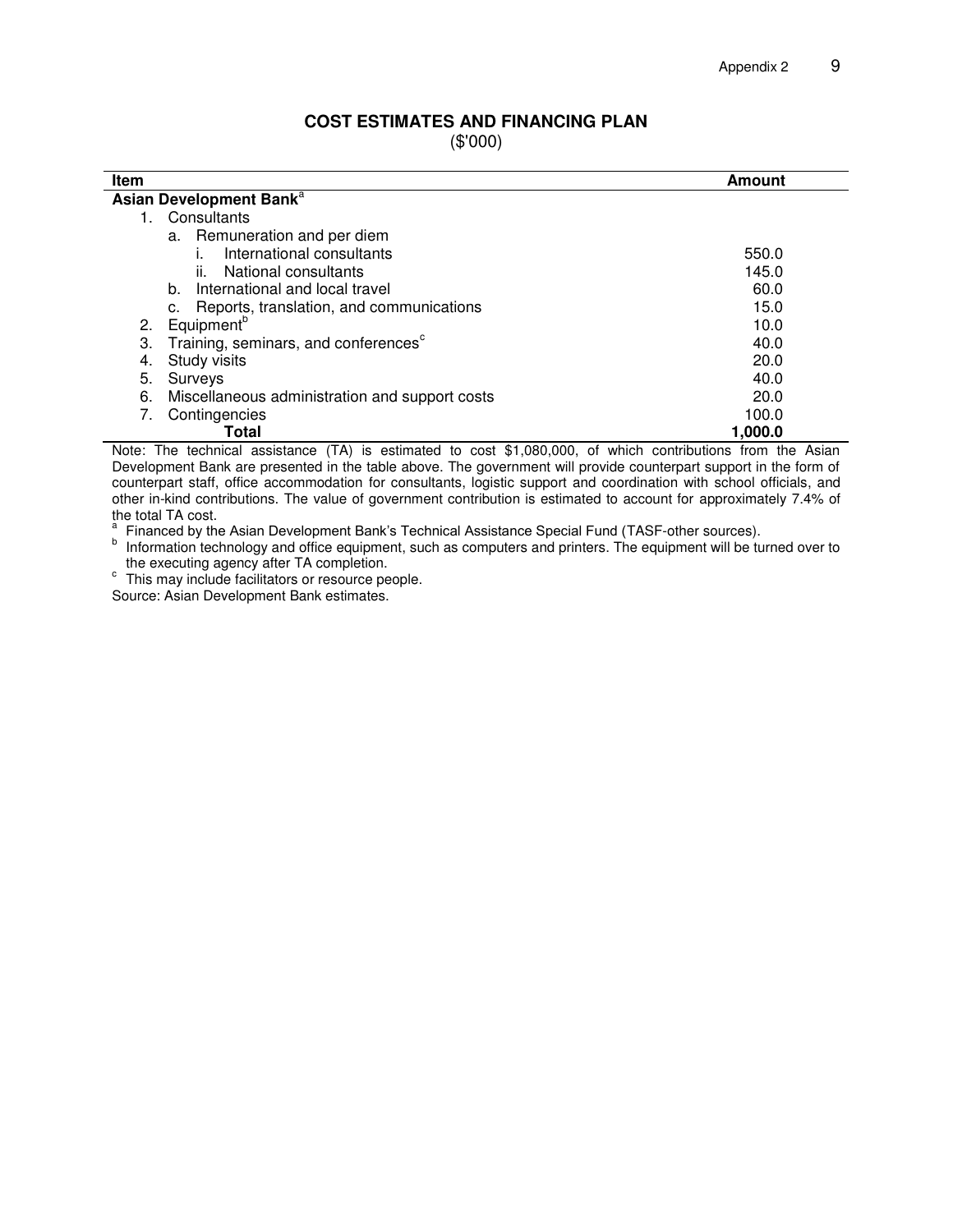## **OUTLINE TERMS OF REFERENCE FOR CONSULTANTS**

1. The technical assistance (TA) will be implemented over approximately 30 months from the time of mobilizing consultants. Consultants will be recruited in accordance with the Guidelines on the Use of Consultants (2013, as amended from time to time) of the Asian Development Bank (ADB). ADB will engage two national consultants through individual consultant selection method. A team of other international and national consultants will be recruited through a firm. The consulting firm will be selected for an output-based contract, using the simplified technical proposal procedure. The TA will finance approximately 104 personmonths of consulting services, comprising (i) 29 person-months of international consultants, and (ii) 75 person-months of national consultants.

## **A. Individual Consultants**

2. **TA advisor and team leader** (national, 30 person-months). The advisor will support the director general for secondary education at the Ministry of Education (MOE) for overall guidance and supervision of TA activities. Specifically, the advisor will be responsible for preparing implementation schedules and facilitating all assessment activities in close discussion with a consulting firm. The advisor will also work closely with the international technical advisor and a consulting firm to deliver the TA outputs in a timely manner, and communicate the TA progress and outcomes to MOE senior officials. The advisor will report to the director general. The key tasks include the following:

- (i) Prepare overall TA implementation plans, and provide guidance to the consulting firm in preparing assessment work plans and selecting a sample of general and technical schools for assessments.
- (ii) Together with the international technical advisor, undertake consultations with school officials to discuss the objectives of assessments (e.g., student learning outcomes, training needs for teachers).
- (iii) Facilitate arrangements for the consulting firm to undertake assessments at the school level, with close attention to sequencing and timelines of assessments.
- (iv) Together with the international technical advisor, identify specific areas to improve planning and managerial capacity of MOE and school officials regarding technical education, and organize and deliver capacity development workshops throughout TA implementation.
- (v) Undertake consultations with industry representatives to identify ways to strengthen linkages between technical education and employer needs, and design capacity-building sessions for MOE and school officials by engaging industry representatives.
- (vi) Provide guidance and support to the international technical advisor in developing policy and implementation frameworks for expanding quality technical schools by consulting all stakeholders, including the Secretariat of State for Professional Training and Employment Policy, National Labour Force Development Institute, district officials, industry groups, and community representatives.
- (vii) Communicate closely with MOE and school officials on TA activities, and make adjustments, if necessary, for TA implementation plans based on feedback.
- (viii) Prepare monthly briefing notes on TA progress and work activities (both in English and Tetum) for submission to MOE senior officials and ADB.

3. The TA advisor and team leader will (i) have a university degree and at least 10 years of experience in education or management in relation to technical and vocational education and training (TVET); (ii) be familiar with the workings of MOE and other government agencies, as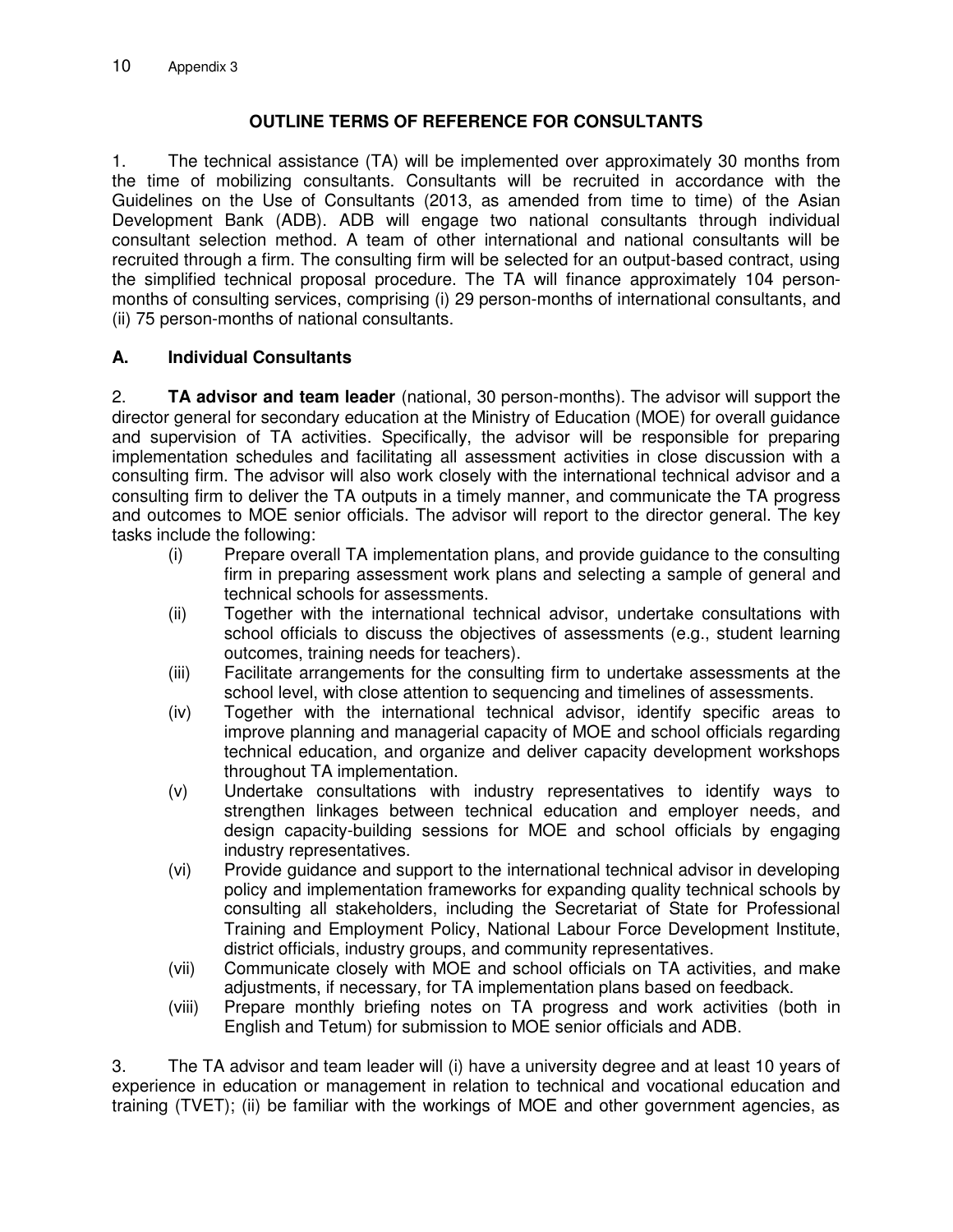well as school operations in Timor-Leste; (iii) have proven ability in managing and coordinating development-related projects and programs, preferably in education or TVET; (iv) have a demonstrated track record in effective engagement of government officials and other stakeholders for consultations; (v) have excellent communication skills (both written and spoken), including report writing in English; and (vi) have a working knowledge of Portuguese.

4. **TA support coordinator** (national, 32 person-months). The coordinator will provide administrative and logistic support for TA activities by assisting the director general for secondary education and the TA national advisor. The coordinator will assist by coordinating and facilitating various assessments at the school level by the consulting firm; preparing travel and logistic arrangements for workshops or meetings related to capacity development and consultations; communicating with district and school officials, and other stakeholders on TA activities; and carrying out administrative or coordination tasks related to TA activities, as requested. The coordinator will have (i) at least a university degree or equivalent; (ii) at least 5 years of experience working in government agencies, preferably education-related fields; (iii) experience in managing workshops or consultations with various stakeholders; and (iv) excellent communication skills, both oral and written, in Tetum and English.

## **B. Consulting Firm**

5. The consulting firm will be recruited to deliver specific TA technical outputs. The international technical advisor, guided by the national TA advisor and team leader, will coordinate work plans and timelines of all activities. The international technical advisor will be responsible for delivering TA outputs in a timely manner and ensuring the quality of outputs from all other consultants. The specific outputs to be produced by the firm include (i) an assessment of learning outcomes among a sample of general and technical secondary students; (ii) a review of curriculum relevance and recommendations for improvement; (iii) an analysis of the recurrent unit costs of secondary education; (iv) an analysis of the cost-effectiveness of existing skills programs, separately for males and females; (v) a report on training needs assessments of teachers in a sample of existing and proposed technical schools; (vi) recommendations for priority skills programs for technical education expansion, including cost estimates for required upgrades per school; (vii) phased implementation plans for transforming selected general schools into technical schools, along with specific investment strategies that include financial and human resource requirements; (viii) pilot implementation plans for one or two priority technical schools; and (ix) delivery of capacity development workshops for MOE and school officials. Specific experts to be recruited for the assignments are as follows.

6. **Technical advisor** (international, 15 person-months, intermittent). The advisor will be responsible for delivering all TA outputs from the firm by supervising timely implementation and quality of outputs from the firm's specialists. The advisor will: (i) support the director general for secondary education and the national TA advisor for overall TA implementation; (ii) provide expert advice on developing and improving technical secondary education; and (iii) work closely with the national TA advisor in planning, delivering, and communicating all TA outputs with relevant stakeholders. The advisor will report to the director general for secondary education through the national TA advisor. The key tasks include the following:

- (i) In consultation with the national TA advisor, prepare detailed implementation plans for TA activities with special attention to sequencing and timelines of various assessments to be carried out by specialists from the consulting firm.
- (ii) Supervise all assessment activities, ensuring the quality and timely delivery of assessment reports and communicating TA progress to MOE and school officials.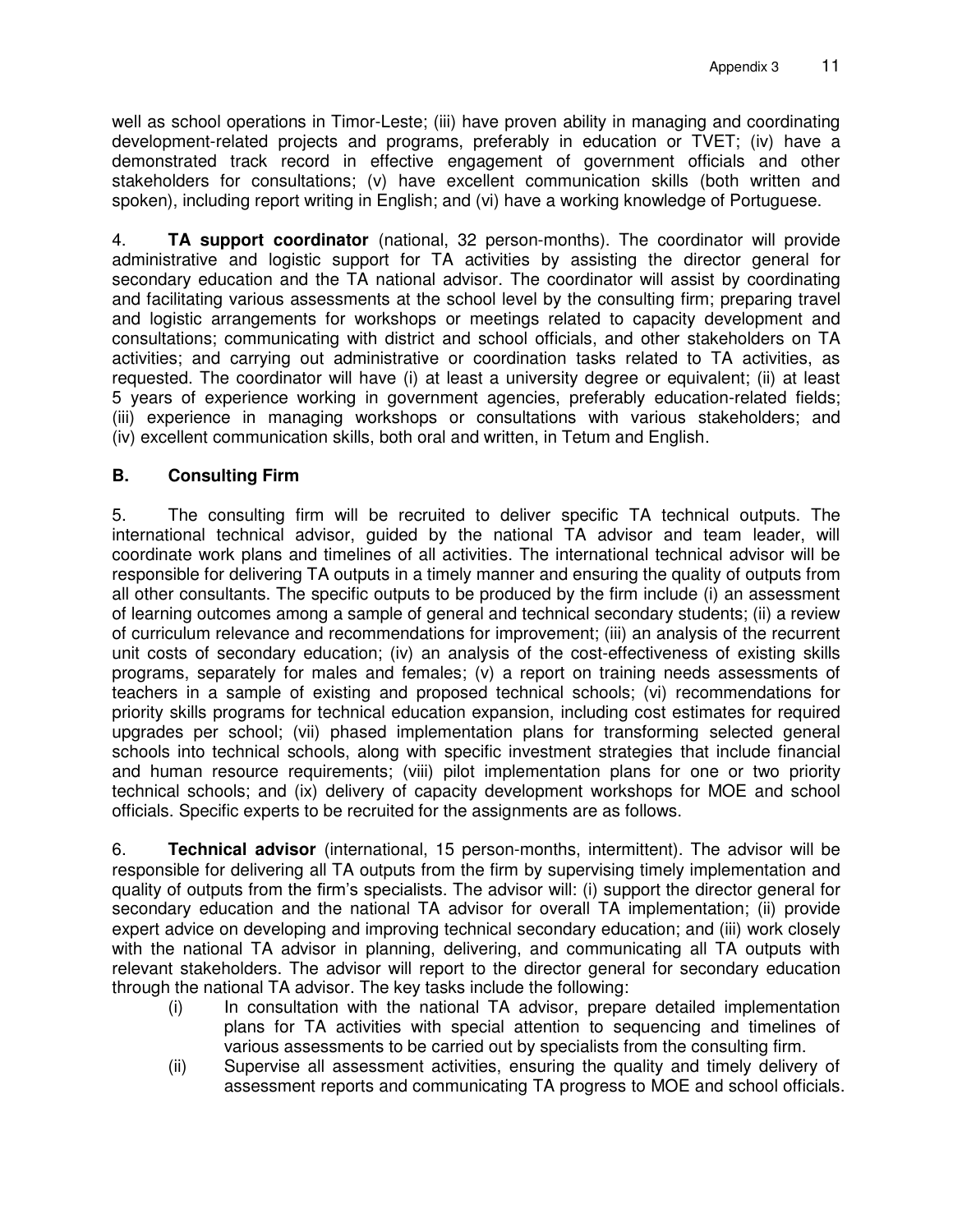- (iii) Provide guidance to the economic and financial analyst on priority skills programs for additional technical schools, in consultation with industry representatives on labor market needs for the types and level of skills preparations in secondary schools.
- (iv) Based on assessment results from other specialists (output 1), develop implementation plans (output 2) to transform selected general secondary schools to technical schools in a phased manner, including options for specific skills programs for each of the selected schools; the scope of required upgrades for facilities, equipment, and teacher training; estimated costs of implementation plans; specific strategies to improve the quality and relevance of learning and skills programs in secondary schools; and specific implementation plans with financial and human resource requirements that can be communicated to the Ministry of Finance by MOE officials.
- (v) By working closely with senior officials of MOE, the Secretariat of State for Professional Training and Employment Policy, and the National Labor Force Development Institute, as well as industry representatives, recommend a detailed framework to apply existing quality assurance mechanisms to technical secondary education and to ensure vertical and lateral pathways for a more integrated skills development system—linking technical secondary education to formal postsecondary TVET and tertiary education.
- (vi) Identify specific needs for strengthening planning and managerial capacity of MOE and school officials to improve the quality and relevance of technical education, and design and implement capacity development training throughout TA implementation.
- (vii) Provide overall strategic advice and planning assistance on technical education expansion plans to senior MOE officials and other stakeholders throughout the TA.

7. The advisor will have (i) extensive international expertise (10 years minimum) in policy development and management of secondary education, particularly TVET programs; (ii) an advanced degree in education, management, economics, or related fields, with specialized experience in developing technical and vocational programs in the formal education system, preferably in the context of both developing and developed countries; (iii) a proven ability to develop TVET implementation plans with details on resource requirements for financing, teacher training, and other technical inputs; (iv) demonstrated track record in leading a team of international and national specialists, and delivering timely outputs on school reforms, policies, and/or planning documents; (v) excellent personal communication skills to carry out policy dialogue with senior government officials and various stakeholders on school reforms in developing country contexts; (vi) excellent writing skills to prepare analytic reports and policy implementation documents in English; (vii) working knowledge of Portuguese (required); and (viii) familiarity with the education system or TVET in Timor-Leste (an advantage).

8. **Economic and financial analyst** (international, 6 person-months, intermittent). Based on a review of existing studies, the analyst will undertake additional surveys and interviews with relevant stakeholders to assess the overall effectiveness of existing skills programs in secondary schools, recommend a list of priority skills programs for additional technical schools, and provide inputs on estimated costs and financing options for implementing technical school expansion plans. The key tasks include the following:

(i) Based on a review of existing labor market studies (e.g., labor force surveys, enterprise skills surveys), TVET tracer studies, and interviews with industry representatives, the analyst will design and carry out additional studies and/or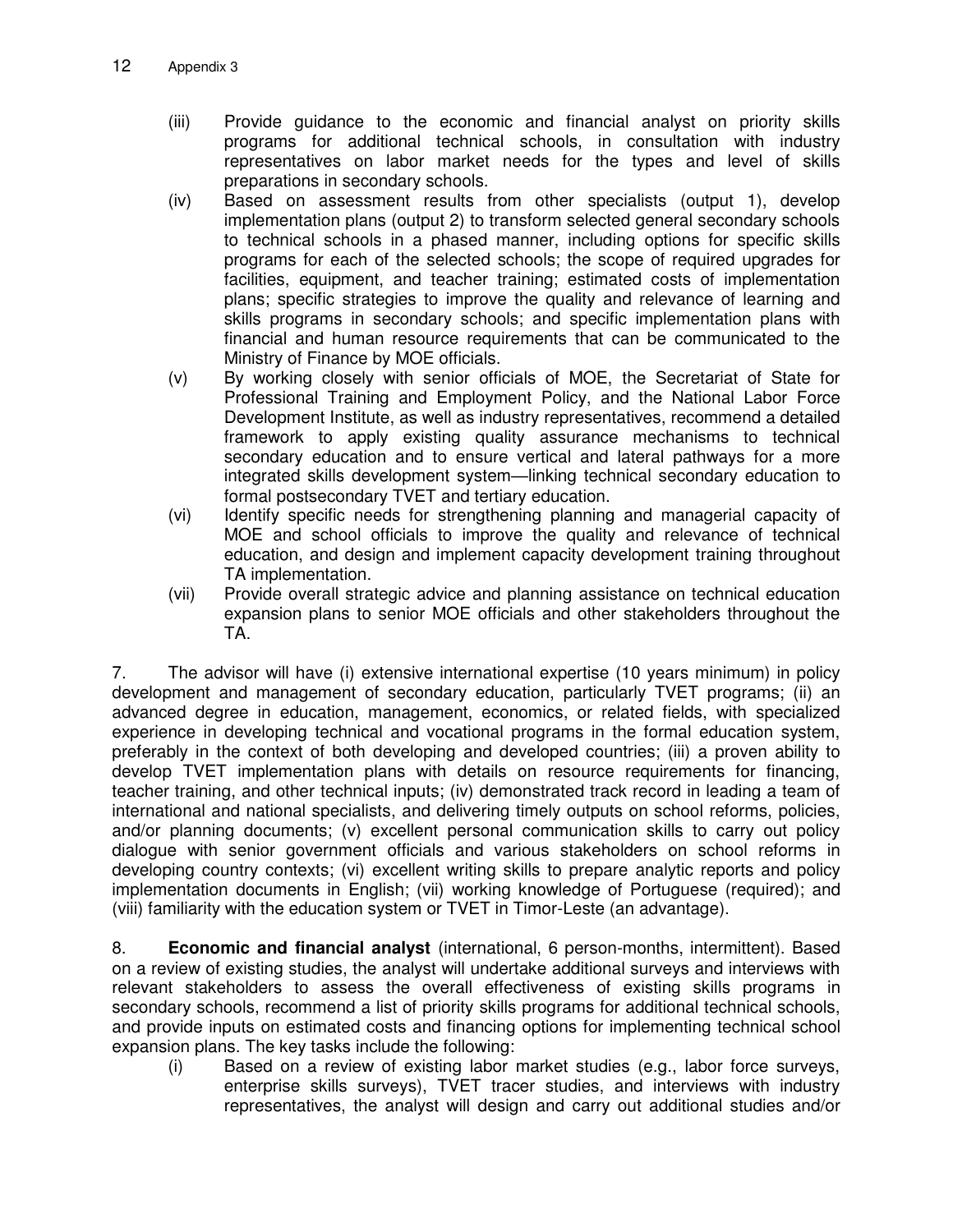surveys to assess the overall effectiveness of existing technical education programs at the secondary level, especially their cost-effectiveness. The analyst will:

- (a) analyze unit recurrent costs per enrollment and per graduate, disaggregated by sex as much as possible;
- (b) analyze employment outcomes among technical secondary school graduates based on existing studies, additional tracer surveys, and focus group discussions with a sample of graduates;
- (c) identify strengths and weaknesses of current technical secondary education based on consultations with stakeholders, especially employers; and
- (d) address external and internal efficiencies of technical secondary education programs in terms of employment and earnings, with special attention to gender differences.
- (ii) Based on a review of existing labor studies and consultations with employers, community representatives, and other stakeholders, the analyst will assess the appropriateness of and labor market demand for MOE's priority skills programs (e.g., accounting, maritime and fisheries, and information technology), identify other skills programs with high economic relevance, and recommend a list of priority skills programs for new technical schools.
- (iii) Along with recommendations for priority skills programs, the analyst will provide concrete strategies to strengthen the relevance of practical skills training in existing and new technical schools, as well as ways to strengthen industry linkages.
- (iv) In collaboration with the international technical advisor, the analyst will analyze recent budgets and expenditures for secondary education, especially technical education, and assess the amount of investment required to implement MOE's technical education expansion to significantly improve the quality and relevance of skills training.

9. The analyst will have (i) a postgraduate degree in economics, labor economics, or other related field; (ii) at least 10 years of relevant experience in working in developing countries, focusing on TVET policy and systems development; (iii) demonstrated expertise in economic and financial analyses in the education and/or TVET sectors; (iv) excellent communication skills to consult with stakeholders at various levels in the government, private sector, and local communities; (v) excellent writing skills in English to prepare assessment reports and policy documents with a succinct presentation of economic and financial analyses; (vi) proven record in working as a team member to produce quality outputs; and (vii) working knowledge of Portuguese (an advantage).

10. **Learning assessment and curriculum specialist** (international, 4 person-months). The specialist will have extensive knowledge and experience in assessing students' learning outcomes and secondary education curriculum, especially for technical and vocational education. The specialist will (i) administer a learning outcomes test for a sample of general and technical secondary students (e.g., basic reading and mathematics using internationally comparable tests) and establish baseline data for core learning areas; and (ii) review the existing curriculum for technical education, identifying areas for improvement in basic learning outcomes and recommending specific options to enhance the quality and relevance of technical secondary education. The specialist will have (i) a university degree in education or related fields; (ii) a minimum of 7 years of work experience in education management or reforms for secondary education, including technical education; (iii) extensive experience in reviewing the